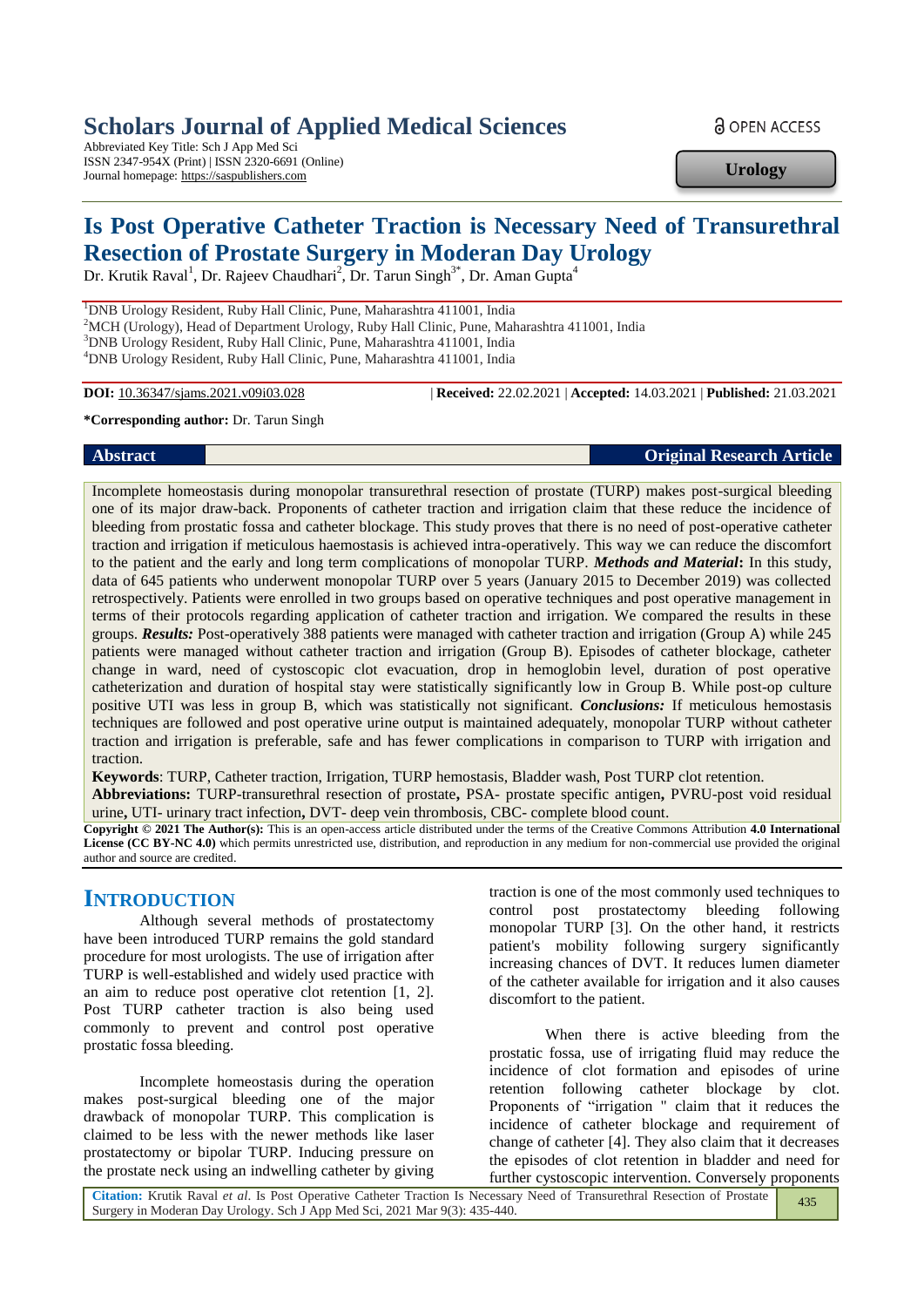of "no irrigation" argue that (1) clot retention is uncommon and they feel that normal urine flow with or without diuresis is sufficient to avoid the formation of clots [5]. (2) Furthermore, it has been suggested that continuous irrigation may delay the homeostasis and increase the risk of TUR syndrome [6]. (3) Continuous irrigation also increases discomfort and pain to patient particularly if a blocked catheter is not recognized quickly. (4) They also claim that there is increase in the incidence of UTI in patient who were kept on irrigation. The reason they give is frequent manipulation and disturbance of the close sterile system that was established intra- operatively.

In our institute, we routinely perform monopolar TURP both with and without catheter traction and saline irrigation. We assessed results of our experience over 5 years comparing both the techniques. In this study we evaluated operative techniques, results and early post operative complications in both the groups.

# **AIMS AND OBJECTIVES**

To compare the results of monopolar TURPwith and without post operative bladder irrigation and catheter traction in terms of (1) catheter blockage (2) need of bladder wash (3) catheter change in ward (4) incidence of clot retention (5) need of cystoscopic intervention for clot evacuation (6) fall in haemoglobin level (7) need of blood transfusions (8) duration of post operative catheterization (9) duration of hospital stay (10) and rate of post operative culture positive UTI.

# **MATERIAL AND METHODS**

Study data was collected retrospectively of patients who underwent standard monopolar TURP in Ruby Hall Clinic Hospital, Pune from January 2015 to December 2019 over 5 years. Total 645 patients who underwent monopolar TURP were selected for data analysis.

Patients were divided into 2 groups on the basis of their admission in respective unit, as both units followed different operative techniques and post operative management in terms of their protocols regarding application of catheter traction and bladder irrigation. Patients who got admitted in unit A were enrolled in Group A. Patients in this group had both post operative irrigation and catheter traction. Patients who got admitted in unit B were enrolled in group B. Patients in this group did not have post operative bladder irrigation and catheter traction.

Following parameters were compared in both groups. Preoperative haemoglobin, total leukocyte counts, serum creatinine, serum PSA, urine analysis, urine culture and uroflowmetry, ultrasound of abdomen for prostate size and post void residual volume. Post operative parameters like catheter blockage, need of

catheter change, need of bladder wash, clot retention, duration of hospital stay and post operative UTI were also compared. If patients were on higher anti platelet agents like clopidogrel, it was stopped 5days before surgery. Aspirin was continued if felt necessary by physician.

Group A included 388 patients. All patients in this group underwent monopolar TURP with resection up to the capsule. At the end of TURP, all major bleeders were secured. Haemostasis was carefully achieved. Roller ball electrode was not used to secure meticulous haemostasis.

All patients had 22 Fr, three way Foley's catheter with application of catheter traction for approx 16 hours. Catheter traction was given and fixed to patients' thigh. Irrigation was started with isotonic normal saline for 24 to 48 hours. Adequate continuous irrigation was maintained.

Group B included 257 patients.All patients in this group also underwent monopolar TURP with resection up to capsule. All patients were hydrated adequately pre-operatively and intra-operatively. And near the end of the procedure, 10 mg of IV furosemide was administered. Meticulous attention was given to the homeostasis during procedure including major bleeders as well as small venous bleeders. Roller ball electrode was always used to achieve adequate homeostasis. At the end of TURP, irrigation speed was minimized to look for bleeders and to coagulate the bleeding vessels.

All patients had 22 Fr three way Foley's catheter post TURP. At the end of TURP, while patient was still under anaesthesia and on the operating table, catheter traction was given manually. Traction was given to produce pressure on the bladder neck with 35 cc inflated balloon and this traction was maintained till the outflow colour change adequately to clear urine and it further continued for additional 3 minutes. This manoeuvre was performed in all the cases in this group to assure that we achieve clear urine on the operation table. No catheter traction was applied. No bladder irrigation was started. Blood transfusion in post operative period was avoided in both the groups unless the haemoglobin level dropped to less than 10mg/dl.

12 out of 257 patients required continued catheter traction either due to intra-operative inadequate hemostasis and presence of reddish urine even after 3 minutes of manual catheter traction or due to postoperative bleeding. These 12 patients were excluded from group B. Though these patients were excluded, they also were never given continued catheter traction for more than 1 hour in post-operative period. Continuous irrigation was not given in any of these patients.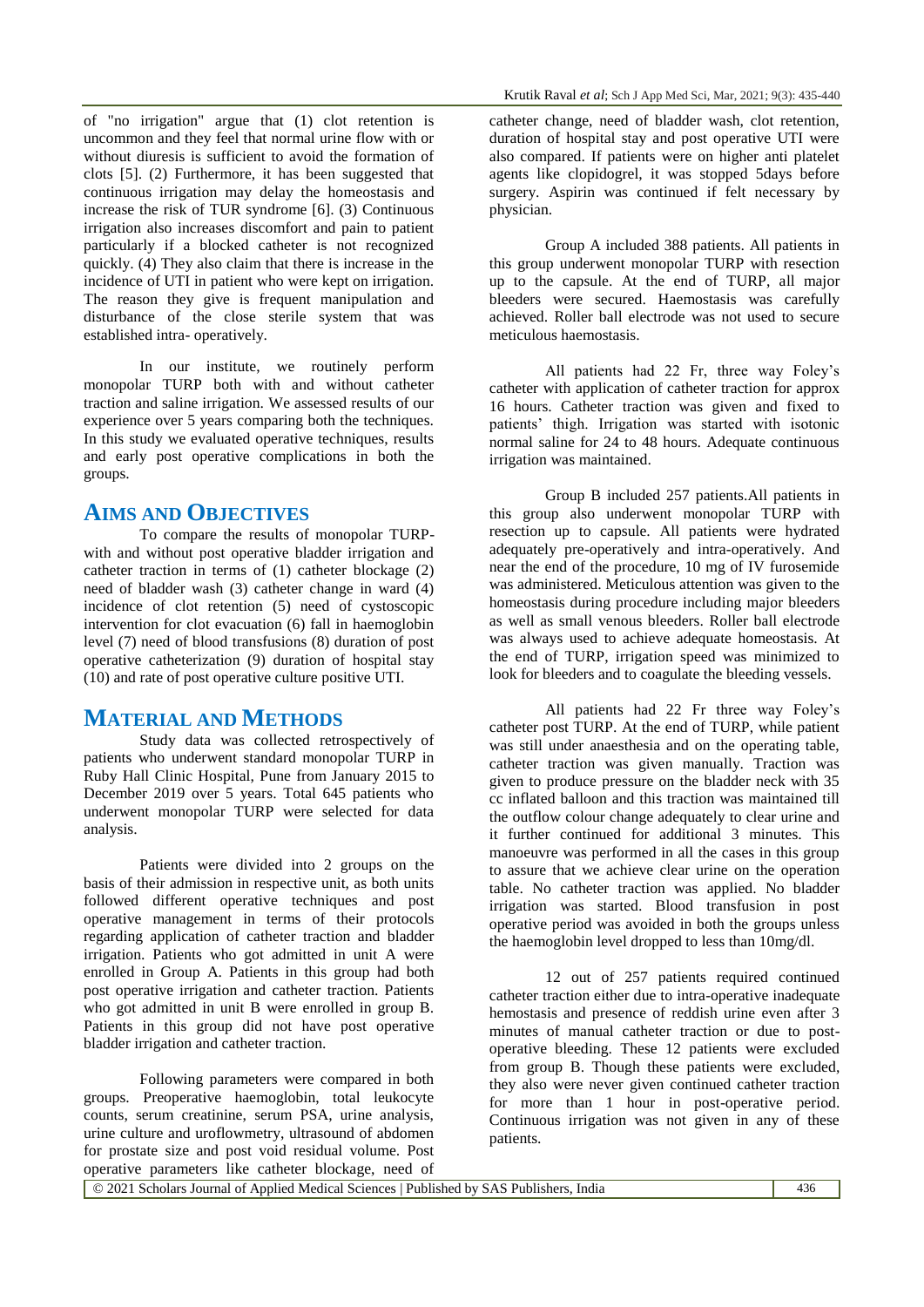In both the groups, IV fluids were administered at the rate of 100 ml/hour for the first 12- 14 hours. Post operative urine output was monitored every six hourly. If there is sudden drop in urine output, then an impending catheter block is anticipated. If in doubt, a screening ultrasound was done to look for clot retention if required.

On the first post-operative day CBC, serum creatinine and electrolytes were assessed in all patients. Majority of the patient in group B were discharged on either  $1<sup>st</sup>$  or  $2<sup>nd</sup>$  post operative day with an indwelling catheter. At discharge, the catheter balloon was deflated to 15cc. While in group A, all patients were discharged after removal of catheter. Duration of catheter in situ was noted in hours. Post-op antibiotics were given for 7-10 days. In the follow-up period, a urine culture was done at 2 weeks.

#### **Statistical Analysis**

All statistical analyses were performed using SPSS ver.16.5 (Statistical Package for Social Sciences for Windows 16.5 Inc., Chicago, IL, USA). For parameters that did not show normal distribution, the nonparametric Mann–Whitney U-test was used to compare them. Between groups, analysis was performed using the chi squared test.

## **RESULTS**

During study period, total 645 patients underwent standard monopolar TURP. Average age was 68.56 years (SD  $\pm$  8.4 years) in the first group while 67.24 years (SD  $\pm$  9.1 years) in the second group. Among our total study patients, 304 (43.12%) had hypertension, 256 (36.31%) had diabetes, and 92

(13.04%) patients were on anticoagulants preoperatively.

In group A, mean prostate size was 55.23 gm  $(\pm 30.78$  gms). Average resected weight of prostate was 28.12 gm. In the post operative period, 38(9.79%) patients had catheter blockage. Out of these, 12 patients  $(3.4\%)$  required catheter change in the ward. 15  $(3.86\%)$ patients had clot retention and cystoscopic clot evacuation was needed in 10 patients  $(2.85\%)$ . 4 patients (1.14%) required blood transfusion and average fall in hemoglobin was 1.98gm/dl. Average duration of post operative catheter was 86.2 hours and average hospital stay was 5.23 days. On follow up, incidence of post operative culture-positive UTI was observed in 38 patients (9.85%).

In group B patients, mean prostate size was 51.62 (±28.1 gms). Average resected weight of prostate was 27.25 gms. In the post operative period, 5 (2%) patients had catheter blockage and among these no patient required catheter change in the ward. Only 1 (0.4%) patient had clot retention and cystoscopic clot evacuation was required in him. One (0.4%) patient required blood transfusion and average haemoglobin fall was 1.32gm/dl. Average duration of post operative catheter was 63.4 hours and average hospital stay was 2.1 day. On follow up, incidence of post operative culture-operative culture UTI was observed in 18 patients (7.5%).

Upon analysis of all patients who required blood transfusion, large prostate size was found as a striking feature. The average prostate size in patients who required blood transfusion was 92gm (Table-1).

| <b>Result</b>                | With catheter traction | <b>Without catheter</b> | P      |                     |
|------------------------------|------------------------|-------------------------|--------|---------------------|
|                              | and bladder irrigation | traction and irrigation | value  | <b>Significance</b> |
| Number of patients           | 388                    | 245                     |        |                     |
| Mean prostate size           | 55.23 $(\pm 30.78)$    | $51.62 (+28.1)$         |        |                     |
| Catheter blockage            | 38 (9.79%)             | 5(2%)                   | 0.0003 | Significant         |
| Catheter change in ward      | $12(3.4\%)$            | Nil                     | 0.003  | Significant         |
| Clot retention               | 15 (3.86%)             | $1(0.4\%)$              | 0.006  | Significant         |
| Cystoscopic clot evacuation  | 10(2.85%)              | $1(0.4\%)$              | 0.028  | Significant         |
| <b>Blood Transfusion</b>     | $4(1.14\%)$            | $1(0.4\%)$              | 0.003  | Significant         |
| Average HB fall              | $1.98$ gm/dl           | $1.32$ gm/dl            | 0.001  | Significant         |
| Duration of Post op catheter | 86.2 hrs               | 63.4 hrs                | 0.0001 | Significant         |
| Average hospital stay        | 5.23 days              | $2.1$ days              | 0.0001 | Significant         |
| Post op UTI                  | 38 (9.85%)             | 18 (7.5%)               | 0.313  | Not significant     |

**Table-1: Comparison between group A and group B**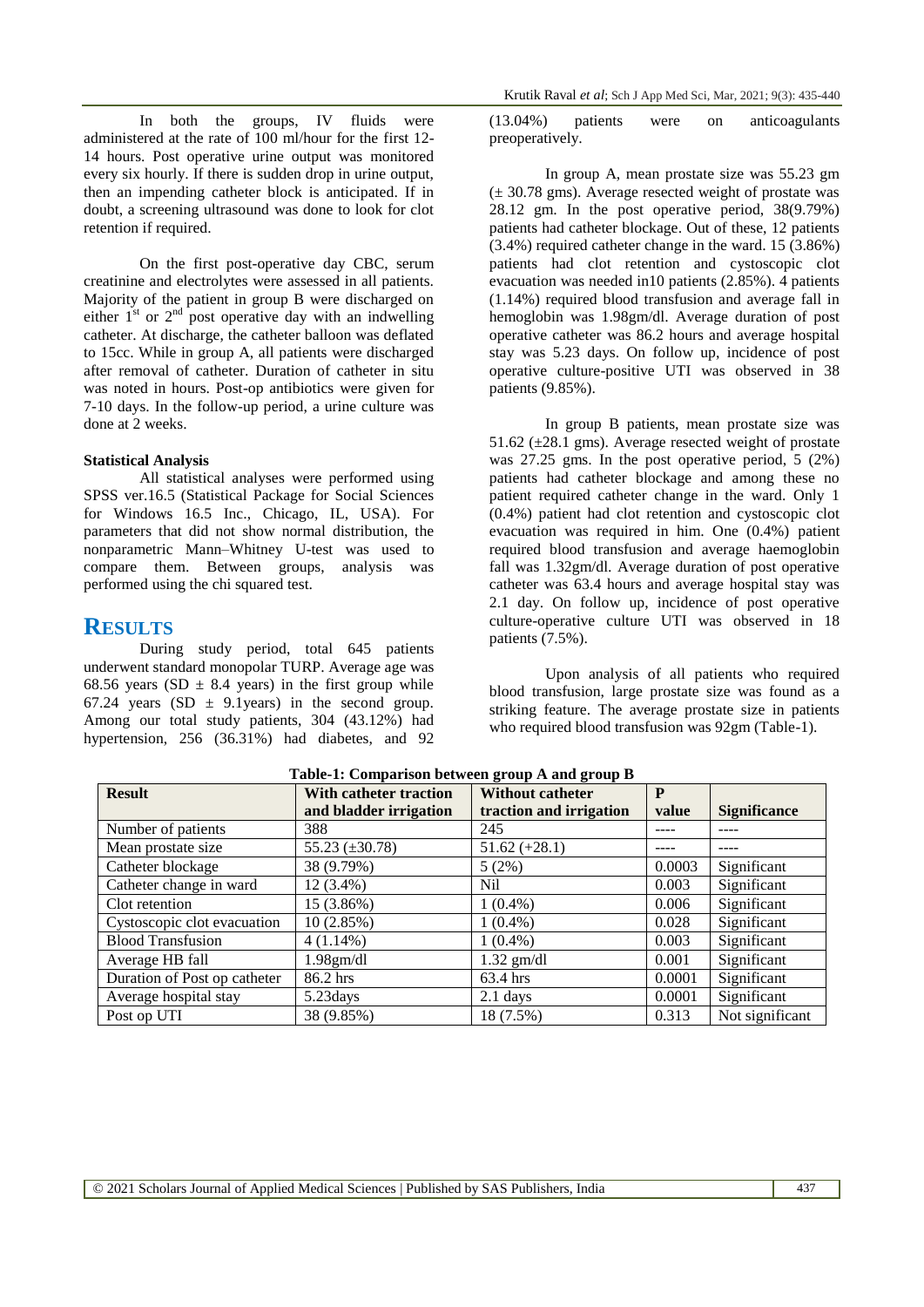| Table-2: Comparison of studies with monopolar TURP without irrigation |                    |                    |                      |                     |  |  |  |  |
|-----------------------------------------------------------------------|--------------------|--------------------|----------------------|---------------------|--|--|--|--|
|                                                                       | <b>GILLIN E</b>    | <b>BRITTON</b>     | <b>PRASANNAKUMAR</b> | <b>OUR STUDY(NO</b> |  |  |  |  |
|                                                                       | MOBB, D.J.         | <b>JP,FLETCHER</b> | <b>K, VENKATESH</b>  | <b>IRRIGATION</b>   |  |  |  |  |
|                                                                       | <b>FARRAR</b>      | <b>MS</b>          |                      | <b>GROUP</b> )      |  |  |  |  |
|                                                                       | 121                | 100                | 900                  | 245                 |  |  |  |  |
| Resected Prostate weight                                              | $23.04 \text{ gm}$ | $31 \text{ gm}$    | $21.6$ gm            | $27.25$ gm          |  |  |  |  |
| Catheter blockage                                                     | 29(23%)            | 66 (66%)           | 45 (5%)              | 5(2%)               |  |  |  |  |
| Bladder wash                                                          | 23 (19%)           | 66 (66%)           | 23 (2.55%)           | 5(2%)               |  |  |  |  |
| Catheter change                                                       | 6(4.95%)           | <b>NIL</b>         | 22(2.45%)            | N <sub>il</sub>     |  |  |  |  |

**Table-3: Comparison of studies with monopolar TURP with irrigation and without irrigation**

|                                         | Without post-op<br>irrigation and<br><b>Catheter traction</b> | With post-op irrigation and Catheter<br>traction |                         |                           |                          |
|-----------------------------------------|---------------------------------------------------------------|--------------------------------------------------|-------------------------|---------------------------|--------------------------|
|                                         | present study                                                 | <b>Present</b><br>study                          | <b>Mayer</b><br>et al., | <b>Reich O</b><br>et al., | <b>Mebust</b><br>et al., |
| Number of patients                      | 245                                                           | 388                                              | 3470                    | 10654                     | 3885                     |
| Average Prosatate size(gm)              | 51.62                                                         | 55.23                                            | 47.6                    | 44.5                      | 45                       |
| Resected Weight(gms)                    | 27.25                                                         | 28.12                                            | 25.8                    | 28.4                      | 22                       |
| Clot retention $(\%)$                   | 0.4                                                           | 3.86                                             | 7.2                     |                           | 3.3                      |
| Blood Transfusion (%)                   | 0.4                                                           | 1.14                                             | 4.4                     | 2.9                       | 6.4                      |
| Duration catheterization (days)         | 2.5                                                           | 3.5                                              | 2.5                     |                           | 3                        |
| Duration of hospital stay (days)        | 2.1                                                           | 4.23                                             | 3.6                     | 8                         | 5                        |
| Post operative culture positive UTI (%) | 7.5                                                           | 9.85                                             | 6.8                     | 3.6                       | 2.3                      |

# **DISCUSSION**

TURP is considered as the gold standard in surgical treatment of symptomatic bladder outlet obstruction secondary due to the Benign Prostatic Hyperplasia (BPH) [1, 2, 7]. Haemorrhage and clot formation are the most common complications associated with TURP procedure. Both of these can be reduced by good intra operative haemostasis and adequate post operative bladder drainage.

#### **(A) Resection of prostate up to capsule and meticulous haemostasis**

Post resection arterial bleeding is easy to identify by either direct spurt or bouncing spurt and can be easily fulgurated. However seeing venous bleeding is more difficult as it often disappears with a full bladder because of the resultant pressure on the prostatic venous channels [8]. Furthermore, rapid influx of irrigation fluid makes identification of venous bleeding more difficult. All these factors make stopping of the venous bleeding more challenging. In group B, good intra operative haemostasis was achieved; (1) firstly by routine use of a ball electrode to coagulate venous bleeders in prostatic fossa and (2) by looking for bleeders in prostatic fossa with partially filled bladder, irrigation outflow continuesbut without irrigation influx at the end of procedure. This helps in visualisation even smallest venous bleeders. They can be coagulated and thus on the operating table clear irrigation can be achieved. As mentioned earlier, at this stage a catheter is inserted and traction is given only on the operation table till clear irrigation is seen coming from the full

bladder. After that, further 3 minutes traction is maintained to confirm the clear urine on the OT table.

#### **(B) No traction, early ambulation and reduced risk of deep venous thrombosis**

With the above mentioned precautions, we do not put traction on the catheter. We strongly believe that it increases discomfort to the patient. Due to immobility, especially in the post operative period following pelvic surgery, it increases the risk of deep venous thrombosis [9]. Thus by avoiding traction, we allow early ambulation in the post operative period.

### **(C) Adequate post operative urine output**

The second important aspect of avoiding clot formation is maintaining adequate bladder drainage. Clot retention is uncommon and normal urine flow with or without diuresis is sufficient to avoid the formation of clots [5]. In group A, irrigation of bladder with normal saline was started as described earlier to maintain adequate output. In group B, adequate urine output was maintained for sufficient bladder drainage. In an attempt to do that, patients were hydrated well during pre-operative and intra-operative period. We administered 10 mg of diuretic towards the end of the procedure. In the post operative period, intravenous fluids were administered at the rate of 100ml/hour for the first 8 hours. If we found that intake was inadequate in post operative period, intravenous fluids were continued to maintain output.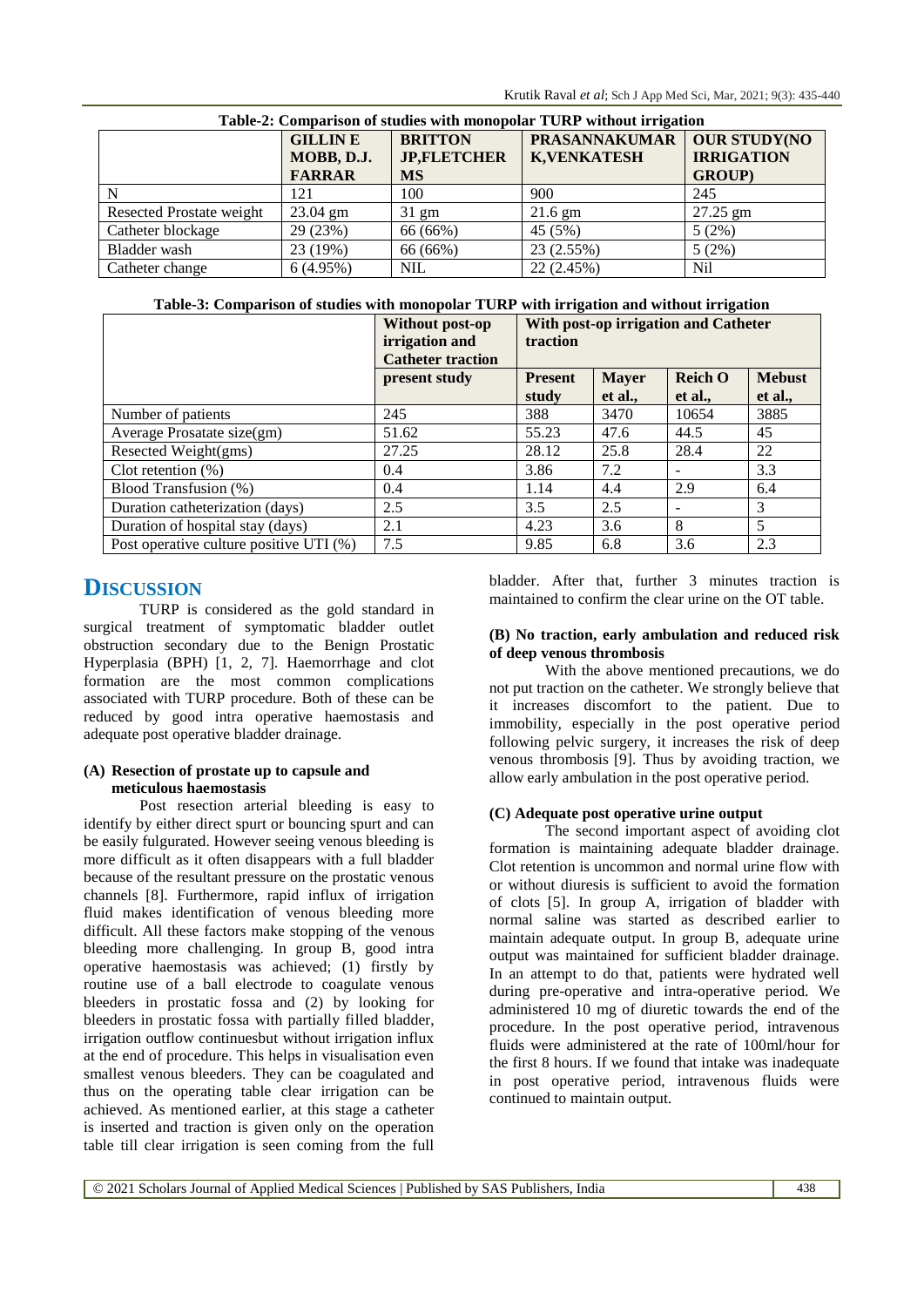This study states average fall in hemoglobin was 1.32 gm/dl in group B compared to 1.82 gm/dl in group A. Fall in hemoglobin level was significant in patients with continuous irrigation compared to patient without irrigation. As continuous irrigation prevents physiological clotting formation in prostate fossa, there is continuous loss of blood along with the irrigation fluid.

#### **(E) Reduced nursing burden and cost saving**

Continuous traction and its associated discomfort and immobility results in increased nursing burden. Continuous irrigation also causes repeated visits by nurses and doctors. As shown in Table-1, no traction and no irrigation policy has resulted in decreased catheter blockage, change of catheter, clot retention and resultant need of clot evacuation. This significantly reduces cost to the patient. Following is the cost analysis in relation to Indian hospital system for stay in the private room. Total saving per case is approx 23,200 rupees (US \$ 370) which are probably 25% of the total case cost.

- 1. Average 15 bottles/patients- Rs:3200
- 2. Cost of hospital stay including medical and nursing care –Rs20,000

#### **(F) Reduced UTI episodes and maintenance of close system**

The study clearly establishes that a close sterile system of the catheter and the urine bag, inserted in the operation theatre, is preferable and should not be disturbed. In group A, due to the irrigation and associated catheter problems, the sterile system repeatedly gets disturbed. This results in increase in the incidence of UTI, in spite of taking all the aseptic precautions during the catheter manoeuvre.

#### **(G) Hospital stay**

Catheter traction and irrigation also results in delayed ambulation. This delays the whole postoperative management and increases the hospital stay. As seen in group A, average duration of hospital stay was 5.23 days; while in group B, average duration of stay was 2.1 days. Increase stay in hospital results in more morbidity and increased chances of hospital acquired infections. This will also lead to increase in final cost of surgery.

There were three studies available where TURP patients were managed post-operatively without irrigation. Data of these studies was compared in Table-2. In these three studies, we found that the respected prostate weight was comparable. The number of patients in our study requiring bladder washouts (2%) was far lesser as compared to the others studies (23%- 65%) (Table-2).

Comparing our data with available other large meta-analysis of patients managed with irrigation after a standard monopolar TURP , we found that pre operative prostate gland and resected weight of the prostate, post operative UTI were comparable. Requirement of blood transfusion was comparatively lesser in our study as compared to other 3 studies. The duration of catheterization is comparable to the rest of the studies (Table-3).

## **CONCLUSION**

Monopolar TURP without catheter traction and irrigation is safe and has fewer complications in comparison to TURP with irrigation. Catheter traction and irrigation is not necessary after TURP if meticulous attention is given to the haemostasis techniques in controlling bleeding during the procedure e.g. use of ball electrode, confirming clear returning fluid on the table and 3 min continuous traction after getting clean returning fluid on the table.

The Advantages with no catheter traction and irrigation policy are:

- 1. Reduced patient discomfort by avoiding catheter traction
- 2. Early ambulation and reduced risk of deep venous thrombosis
- 3. Less bleeding and less fall in post operative Hemoglobin level
- 4. Reduced nursing burden and cost saving
- 5. Less duration of hospital stay and possible to discharge even on first post operative day
- 6. Reduced incidence of post operative UTI.

### **Conflict of interest**: None

## **REFERENCES**

- 1. McVary KT, Roehrborn CG, Avins AL, Barry MJ, Bruskewitz RC, Donnell RF, Foster HE, Gonzalez CM, Kaplan SA, Penson DF, Ulchaker JC. Update on AUA guideline on the management of benign prostatic hyperplasia. The Journal of urology. 2011 May;185(5):1793-803.
- 2. Mebust WK, Holtgrewe HL, Cockett AT, Peters PC. Transurethral prostatectomy: immediate and postoperative complications. A cooperative study of 13 participating institutions evaluating 3,885 patients. J Urol. 1989; 141: 243–247.
- 3. [Walker EM1](https://www.ncbi.nlm.nih.gov/pubmed/?term=Walker%20EM%5BAuthor%5D&cauthor=true&cauthor_uid=7613799), [Bera S,](https://www.ncbi.nlm.nih.gov/pubmed/?term=Bera%20S%5BAuthor%5D&cauthor=true&cauthor_uid=7613799) [Faiz M.](https://www.ncbi.nlm.nih.gov/pubmed/?term=Faiz%20M%5BAuthor%5D&cauthor=true&cauthor_uid=7613799) Does catheter traction reduce post-transurethral resection of the prostate blood loss? [Br J Urol.](https://www.ncbi.nlm.nih.gov/pubmed/7613799) 1995 May; 75(5):614-7.
- 4. Mobb AE, Farrar DJ. Planned continuous irrigation indicated for hemorrhage following transurethral resection of the prostate. Br. J Urol. 1993;71:707-710.